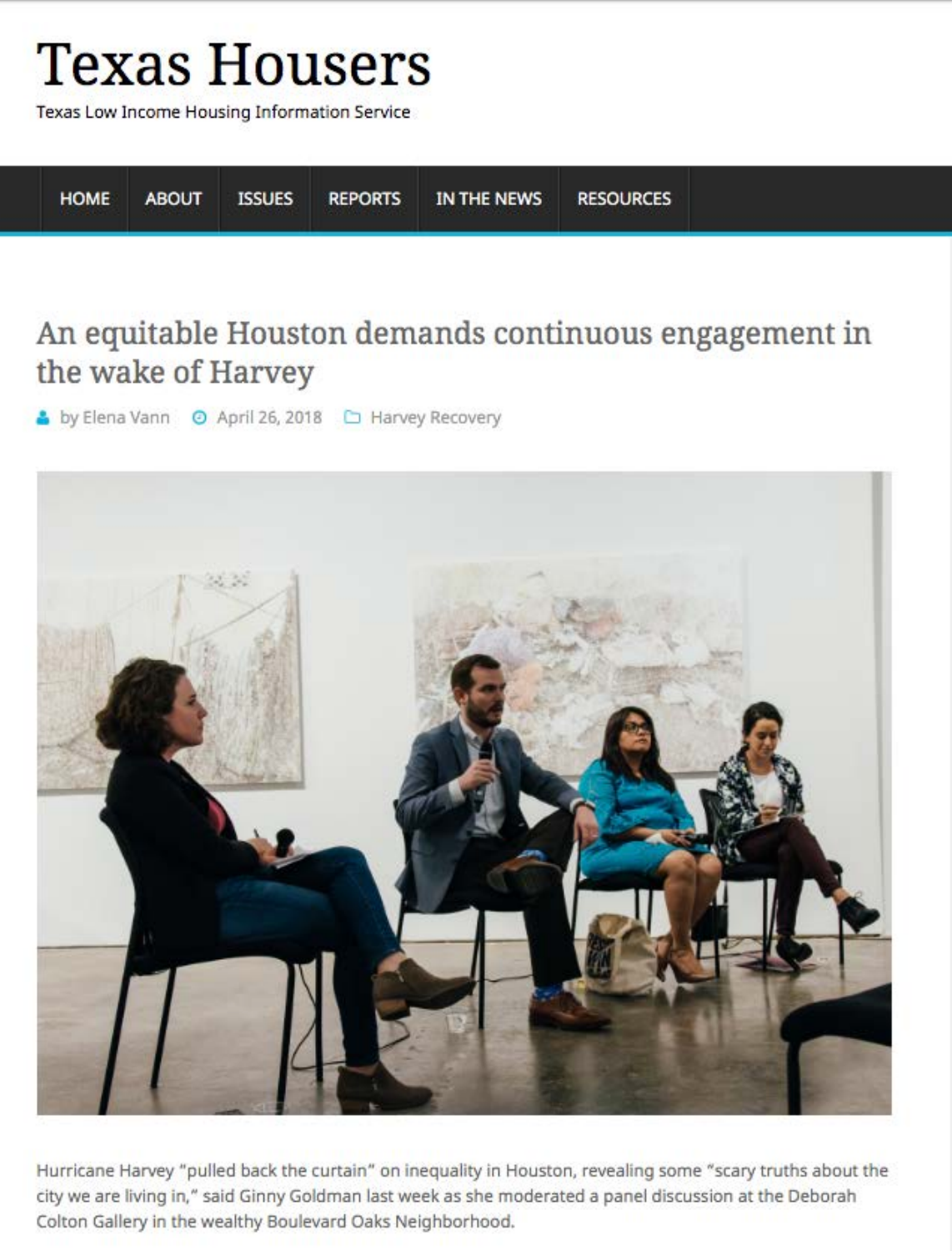# Drenched Molly Gochman

Water. The main constituent of all the earth's living organisms. It's where we all found home before we were born. It's where we often find home as we grow. It's what has brought us to build cities, and what has torn our cities apart.

Drenched combines several series by Molly Gochman that seek to explore the vulnerabilities people face because of natural disasters, and the ways in which communities come together as a result.

The hape is that Dreached can serve as a memorial to the emotional lass caused by flooding, in the context of Houston and India. Homes naned, belongings irreparably damaged, photographs lost forever, families separated - the flooding destroyed more than just objects.

These images, of flood-damaged personal items and parts of harnes that become piles of trash, were transferred by hand onto paper then digitally printed anto aluminum, juxtoposing a resilient and durable object with precious, floating memories.



In conjunction with the panel was artist Molly Gochman's exhibit, "Drenched," which examines life in the aftermath of flood disasters featuring photos of damaged belongings in both Houston and India. The series, as described by the artist, seek to "explore the vulnerabilities people face because of natural disasters, and the ways in which communities come together as a result."



Artist Molly Gochman (center) speaks with an attendee at the Deborah Coltman Gallery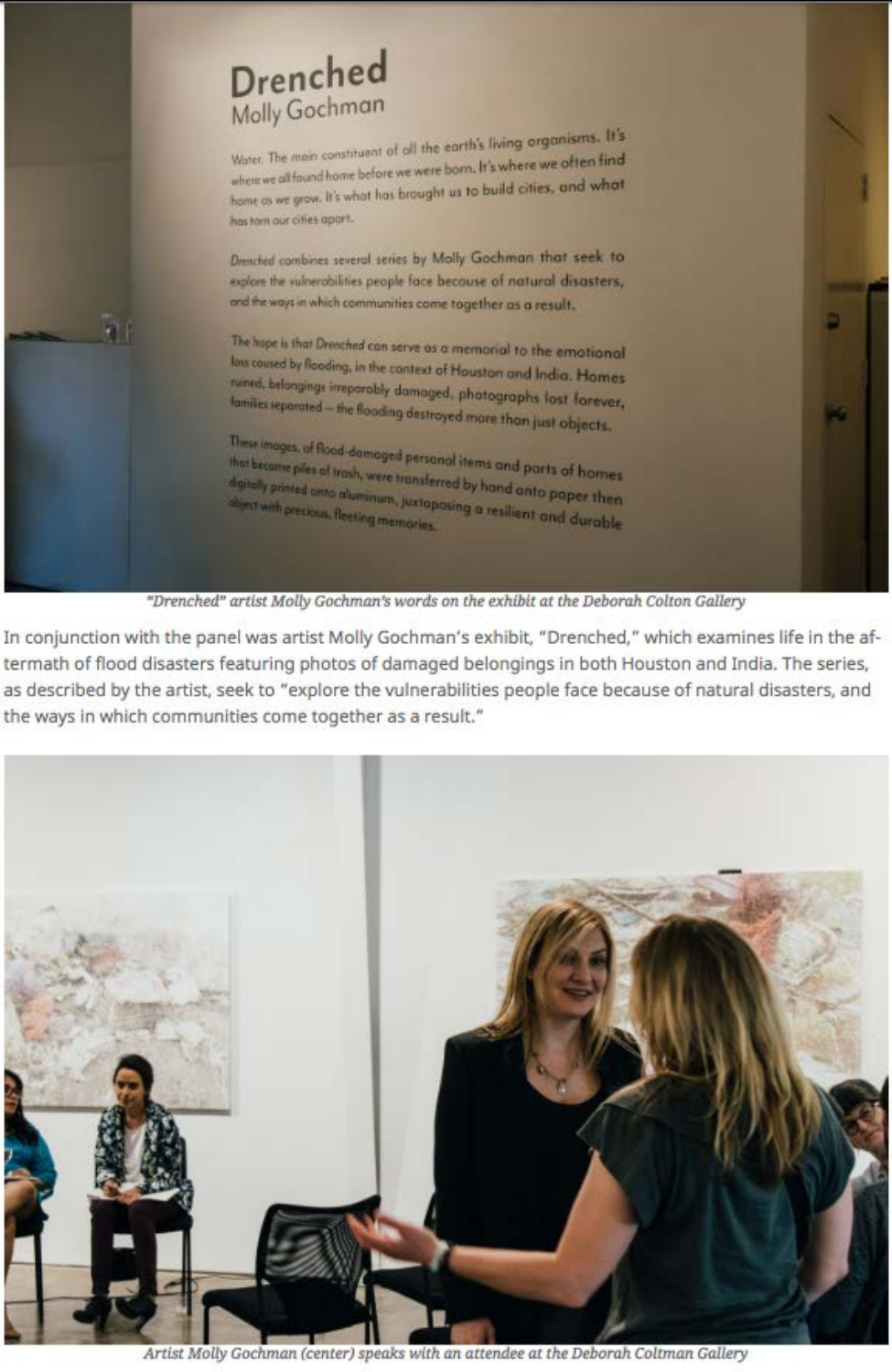Goldman, founder and executive director of the Texas Organizing Project (TOP) led the discussion between panelists Maria Moreno, director of communications at TOP, Marianela Acuña-Arreaza, executive director of Fé y Justicia Worker Center, and Lance Gilliam, a senior policy advisor for Harris County Precinct 1. The panel aimed to educate quests on Harvey recovery - what has and has not been done - and how to make Houston more equitable in the process.

What has become obvious to Houstonians citywide is that there is disaster money entering the pipeline for recovery purposes. Lots of it.

The main takeaway of the discussion, however, was that even if money comes falling from the sky and we have more than we know what to do with (however unlikely that may be), without engagement, money will be spent unequally. Moreover, despite the multibillion dollar federal disaster allocations, it has been a tough year in U.S. disasters, and money must be divided between Texas, California, Puerto Rico, and the U.S. Virgin Islands.



Left to Right: Ginny Goldman, Lance Gilliam, Mary Moreno, and Marianela Acuña-Arreaza

Most vulnerable to an inequitable recovery, and the focus of each of the panelists' work, are low-income communities and low-wage workers, especially undocumented immigrants working in construction. With less than six weeks until the start of the next hurricane season, the sense of urgency among advocates is an everyday presence. The priority of each of the panelists' organizations is ensuring their communities have a voice in the recovery process and are not left behind.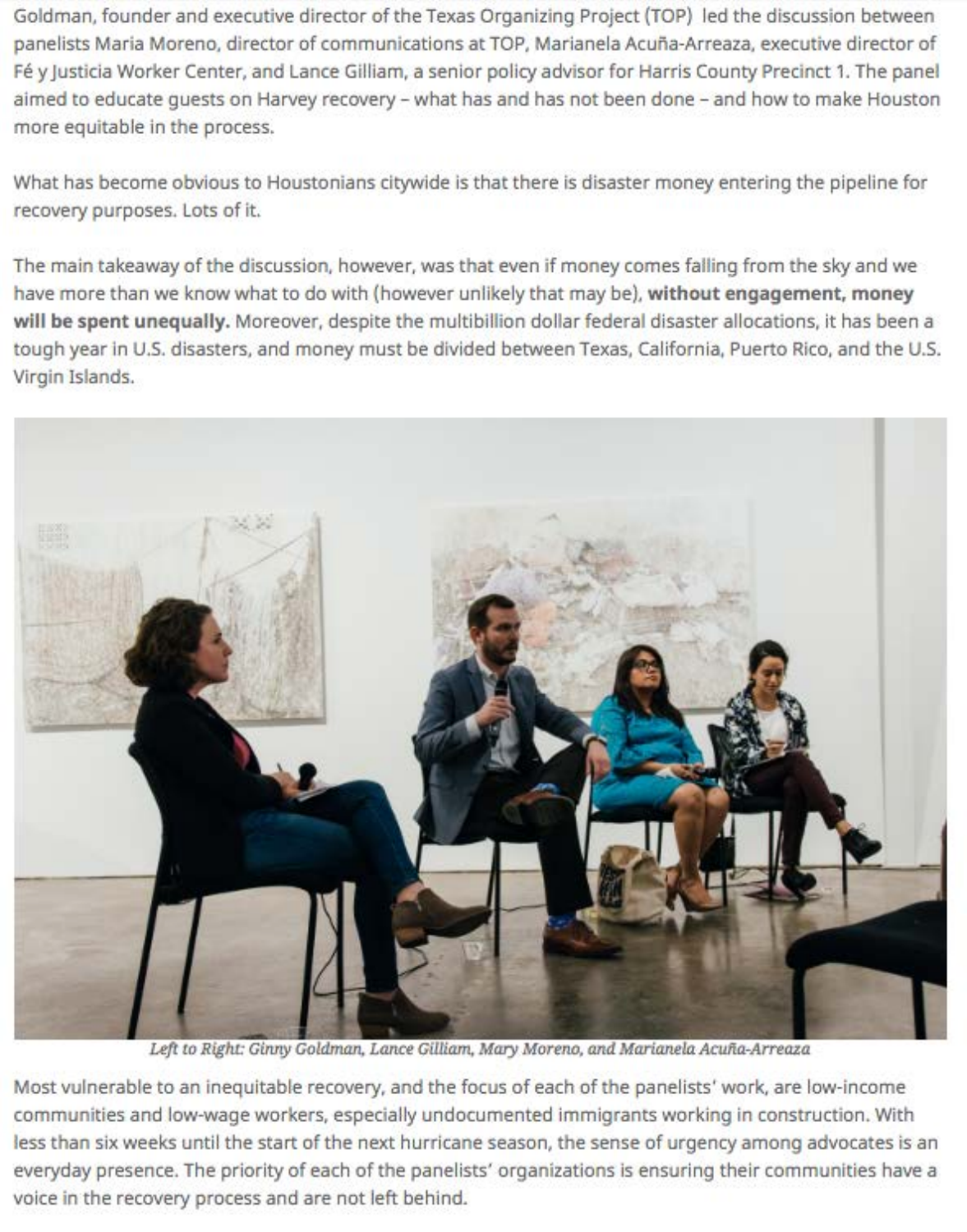Without local recovery policy steering by communities and advocates, however, and an over-reliance on Federal aid dollars, low-income communities are in danger. On one hand, many homes affected by the flood waters fall into the contested category of "naturally occurring affordability," which largely includes housing units that are not fully up to code, or in hazardous areas - such as flood plains. Harris county feels, stated Gilliam, that while many of these communities should be bought out, the right of residents to stay where they are if they so choose, makes "safe, affordable, replacement housing...a non-negotiable" where buyouts do occur.

While federal programs such as Army Corps of Engineers Bayou Projects proved themselves incredibly effective against flooding during Harvey, the Corp's criteria, said Gilliam, is inherently "codified discrimination based on income." The criteria for giving federal projects the green light, he explained, is based solely on the property values of homes, rather than the number of citizens in an area of interest. In order to qualify, a neighborhood can have no lower than a 1:1 cost ratio. Simply put, the federal government will not provide the funding in low-income neighborhoods because the homes are not valued high enough. While Brays bayous in Houston's more middle class neighborhood of Braeswood qualified for federal project, as did Sims bayou's main channel (barely scraping by at a 1:1.1 cost ratio) Gilliam stated bluntly, "you can't sugarcoat it...if all we have is federal Army Corps of Engineers money, you're never going to see a long-term project on Greens Bayou," that travels through the historically low-income Northeast quadrant of the city.

The most important thing for Houston, echoed the panelists, is for communities to get involved and stay engaged. State and City officials have a crucial role to play by actively seeking - and acting upon - citizen participation. One major difficulty Moreno pointed out, with regards to getting more Houstonians to understand the magnitude and severity of damage that remains almost a year after the storm, is that "the pain people are enduring is not visible," as mold and shoddy repairs hide behind front doors. The coming together of so many Houston non-profit and advocacy organizations, however, as well as the increased attention to flood risk in the wake of Harvey, gives them hope for a more equitable future for Houston.

"We need to stay together," said Acuña-Arreaza, followed by Gilliam's insistence that, "it's going to take a motivated constituency...if we are going to see change."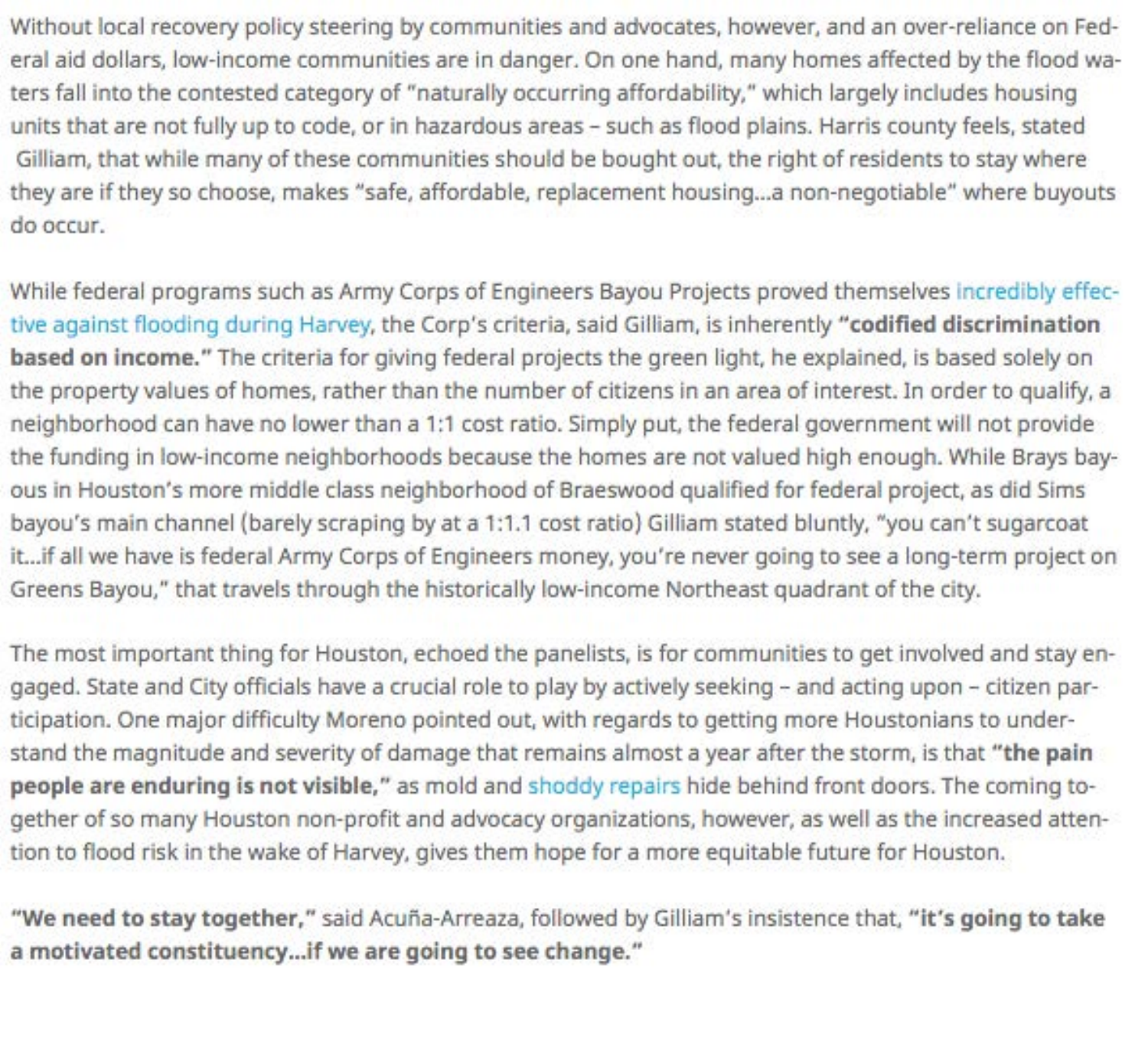< [COMMUNITY STORIES](https://houstonfloodmuseum.org/) (HTTPS://HOUSTONFLOODMUSEUM.ORG/CATEGORY/HURRICANE, HARVEY/COMMUNITY-STORIES/) wher  $\cap$ 



### MOLLY GOCHMAN

Water. The main constituent of all the earth's living organisms. It's where we all found home before we were born. It's where we often find home as we grow. It's what has brought us to build cities, and what has torn our cities apart.

Drenched combines several series by Molly Gochman that seek to explore the vulnerabilities people face because of natural disasters, and the ways in which communities come together as a result.

The hope is that Drenched can serve as a memorial to the emotional loss caused by flooding, in the context of Houston and India. Homes ruined, belongings irreparably damaged, photographs lost forever, families separated  $-$  the flooding destroyed more than just objects.

These images, of flood-damaged personal items and parts of homes that became piles of trash, were transferred by hand onto paper then digitally printed onto aluminum, juxtaposing a resilient and durable object with precious, fleeting memories.

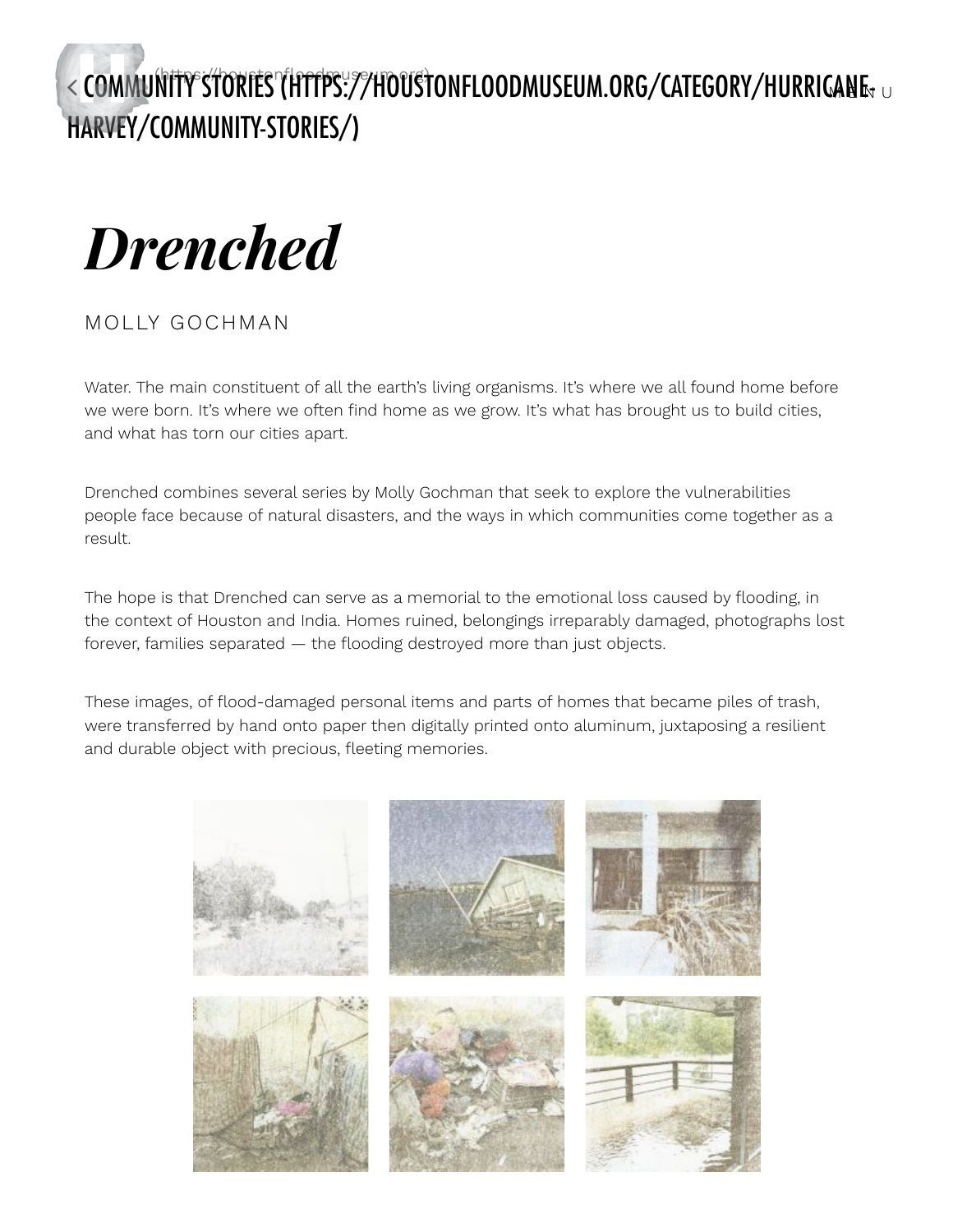

TELL YOUR STORY (?PAGE\_ID=14)

MENU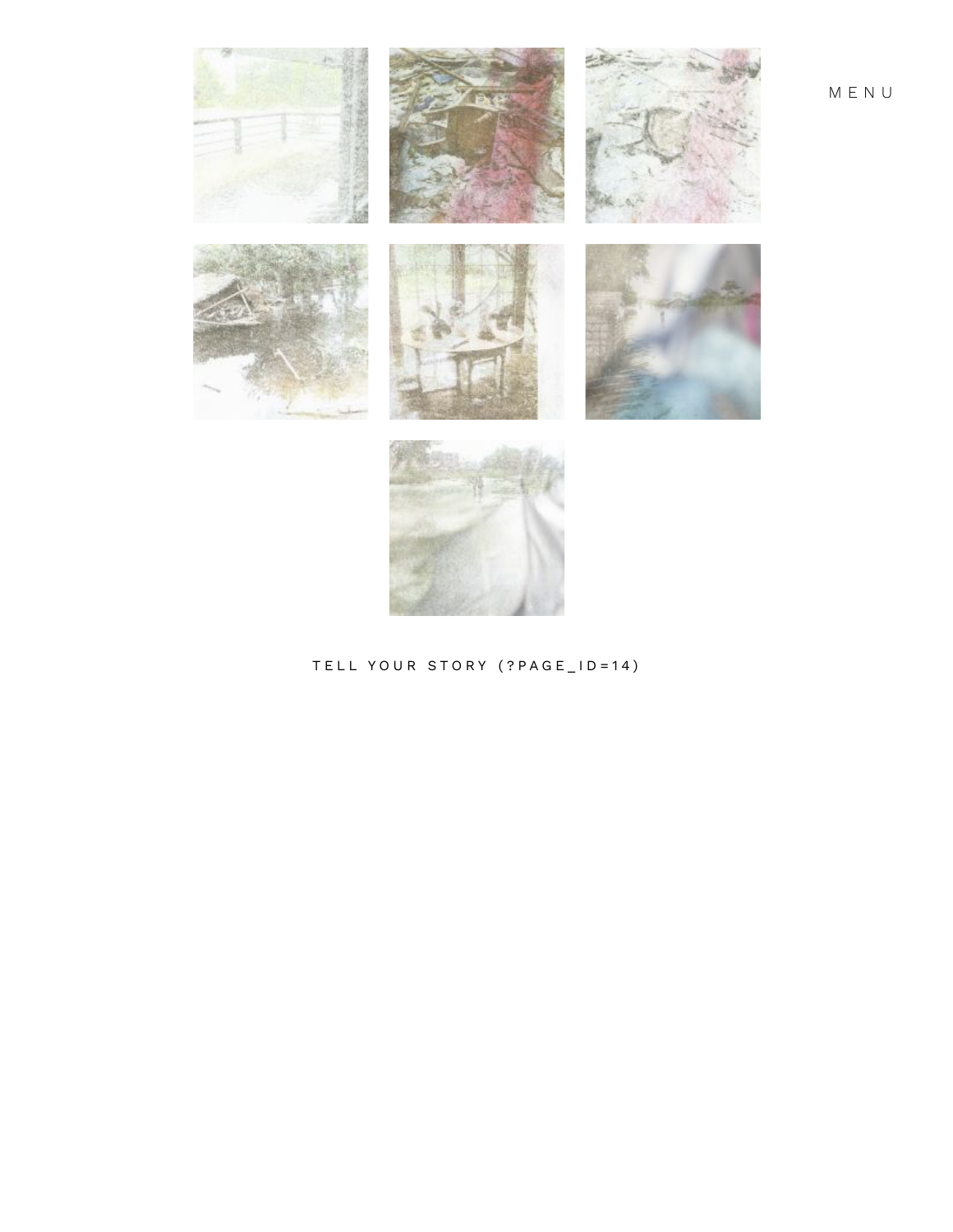https://www.chron.com/entertainment/article/Currently-in-the-galleries-and-museum-12735174.php

# **Currently in the galleries and museum**

**Published 11:01 am CST, Wednesday, March 7, 2018**



#### **IMAGE 1 OF 4**

A work from Molly Gochman's show "Drenched," on view at Deborah Colton Gallery March 8-April 21.

Houston's art scene is as diverse and colorful as the city itself, with galleries and museums that feature works by local, national and international talents. All shows are free unless otherwise noted.

**GALLERIES** 

#### *Anya Tish Gallery*

"Richard Tuschman: Hopper Meditations," through March 31; 4411 Montrose; 713- 524-2299, **[anyatishgallery.com](http://anyatishgallery.com/)**.

*Art of the World Gallery*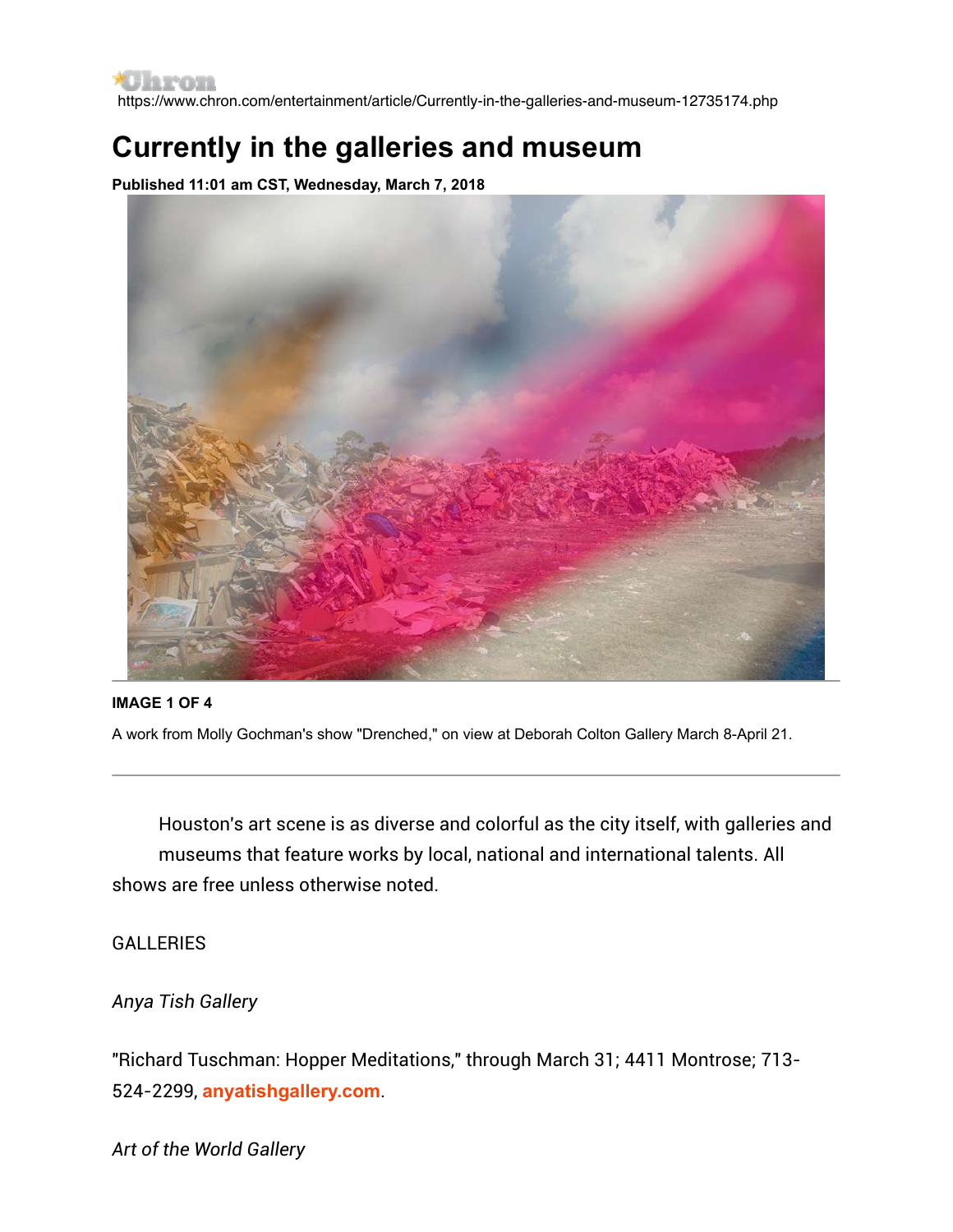#### "Cosmic Energy in the Sculpture of Jiménez Deredia," through March 17; 2201

[Your California Privacy Rights](https://www.chron.com/privacy_policy/#caprivacyrights) [Interest Based Ads](https://www.chron.com/privacy_policy/#interestbasedads)

*Barbara Davis Gallery* [Privacy Notice](https://www.chron.com/privacy_policy) [Advertising](http://marketing.chron.com/) [Terms of Use](https://www.chron.com/terms_of_use) [Contact Us](https://myaccount.houstonchronicle.com/FAQ.aspx)

"Miguel Soler Roig | Out of Silence," through March 30; 4411 Montrose; 713-520-9200, **[barbaradavisgallery.com](http://barbaradavisgallery.com/)**.

**Up Next - Trash to Treasure! Workshop Turns Discarded Waste into Rooster Decorations to Sell**

#### *BLUEOrange Art*

"Visual Arts Alliance 82nd Exhibition,"opens 6 p.m. Wednesday, awards 7 p.m., through April 28; 1208 W. Gray; 713-527-0030, **[blueorangehouston.com](http://blueorangehouston.com/)**.

#### *Brookfield Gallery*

"The Photography of Louise Ozelle Martin (1911-1995): A Photographic Legacy Chronicling Black Society in Houston," through April 20; One Allen Center, 500 Dallas; **[brookfield.com](http://brookfield.com/)**.

*Catherine Couturier Gallery*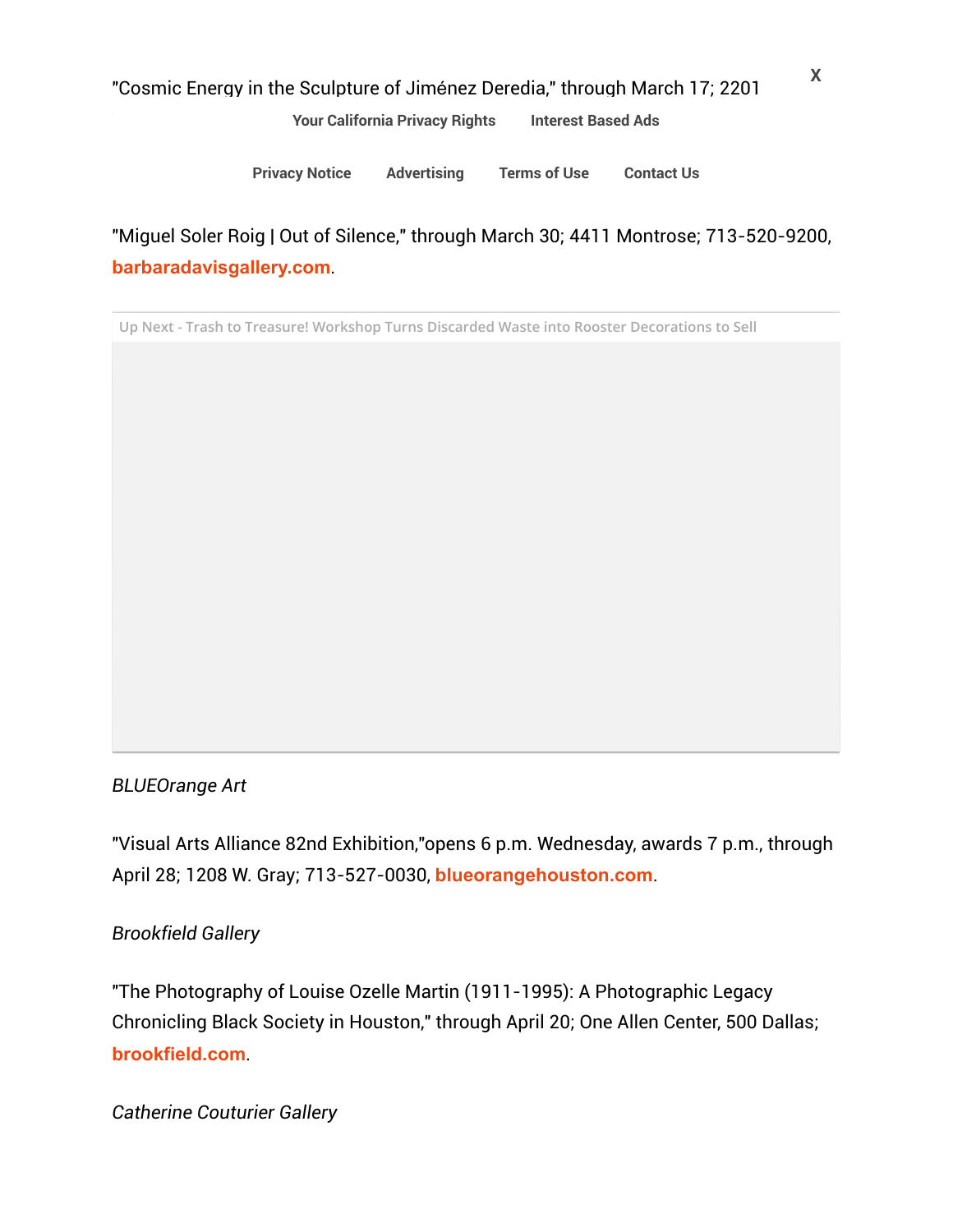X[Your California Privacy Rights](https://www.chron.com/privacy_policy/#caprivacyrights) [Interest Based Ads](https://www.chron.com/privacy_policy/#interestbasedads) [Privacy Notice](https://www.chron.com/privacy_policy) [Advertising](http://marketing.chron.com/) [Terms of Use](https://www.chron.com/terms_of_use) [Contact Us](https://myaccount.houstonchronicle.com/FAQ.aspx) **E POWERED BY CONCERT FEEDBACK** 

"Keith Carter: Dirty Pictures," through March 31; 2635 Colquitt; 713-524-5070, **[catherinecouturier.com](http://catherinecouturier.com/)**.

*Cindy Lisica Gallery*

"Jan Rattia: Landings," through March 31; 4411 Montrose; 713-807-7760, **[cindylisicagallery.com](http://cindylisicagallery.com/)**.

*Clarke & Associates*

"Roberto Cortázar: A 30-Year Survey," through April 2; 301 E. 11th; 713-254-2998, **[clarkeassoc.com](http://clarkeassoc.com/)**.

*David Shelton Gallery*

"Misty Keasler: Haunt," through March 31; 4411 Montrose; 713-393-7319, **[davidsheltongallery.com](http://davidsheltongallery.com/)**.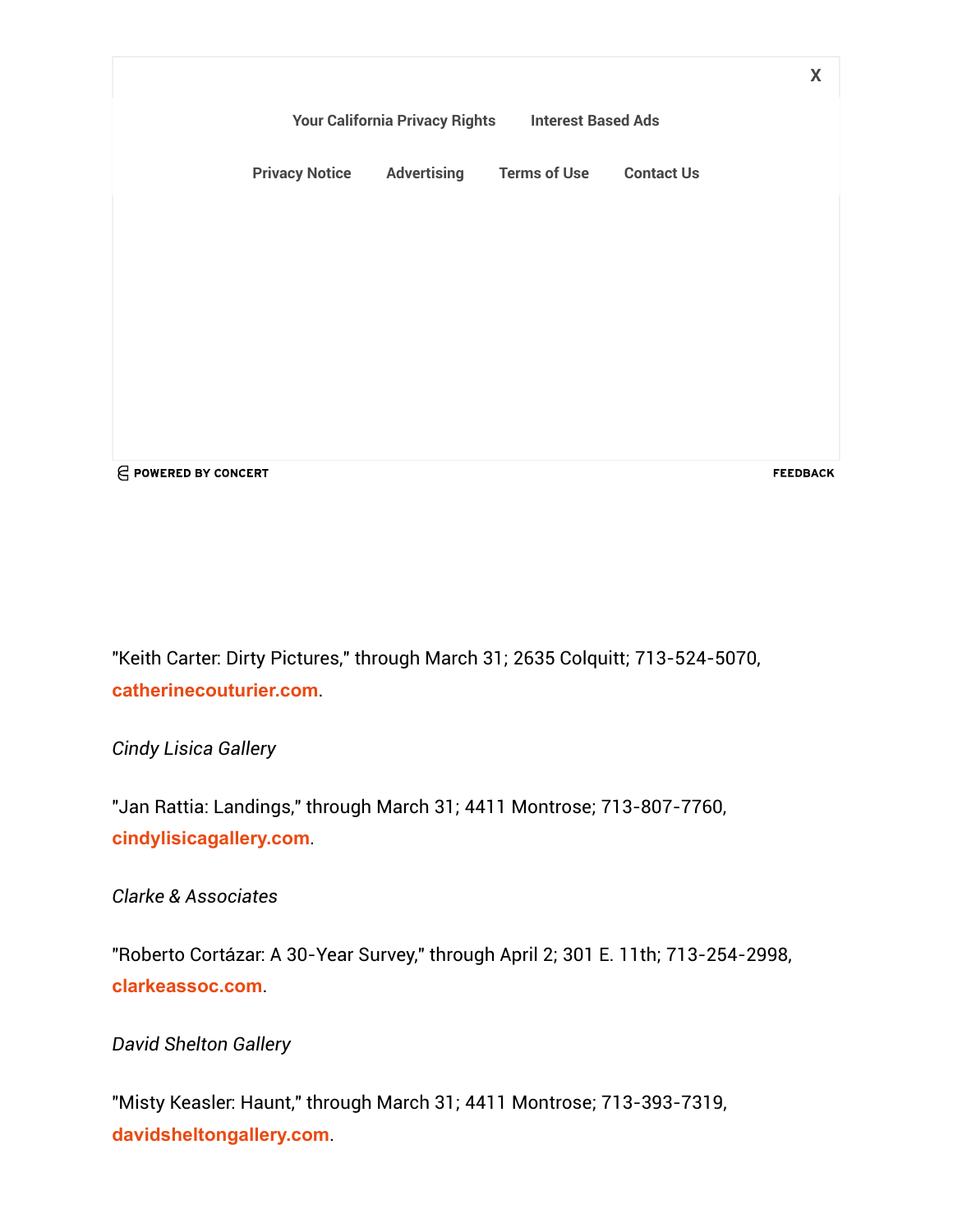#### "Molly Gold Gold Gold Gold Gold April 21; the p.m. Thursday, and the process are also the process and 21; the p Your California Privacy Rights Interest Based Ads

Advertising Terms of Use Contact Us **Privacy Notice** 

*Front Gallery*

Jamey Hart: Soft Pace Time," through March 31; 1412 Bonnie Brae; 713-298-4750, **[frontgallery.com](http://frontgallery.com/)**.

#### *Gallery Sonja Roesch*

"Mac Whitney: Sculptures and Paintings," through Saturday; 2309 Caroline; 713-659- 5424, **[gallerysonjaroesch.com](http://gallerysonjaroesch.com/)**.

#### *Gray Contemporary*

"Jai Llewellyn: Collages," "David Janesco: Cyanotpyes" and "Deb Covell & David Goerk: White Angles," through March 31; 3508 Lake; 713-862-4425, **[graycontemporary.com](http://graycontemporary.com/)**.

Hiram Butler Gallery

"Joseph Havel: Wrapped in Stars," through March 31; 4520 Blossom; 713-863-7097, **[hirambutler.com](http://hirambutler.com/)**.

#### *Hooks-Epstein Galleries*

"Kathryn Dunlevie: The Taxidermist's Imaginarium," "Julie Brook Alexander: Collecting Echoes" and "Prince Verughese Thomas: New Works," through March 31; 2631 Colquitt; 713-522-0718, **[hooksepsteingalleries.com](http://hooksepsteingalleries.com/)**.

#### *Inman Gallery*

"Where We Meet," group photography show, through March 31; 3901 Main; 713-526- 7800, **[inmangallery.com](http://inmangallery.com/)**.

*McClain Gallery*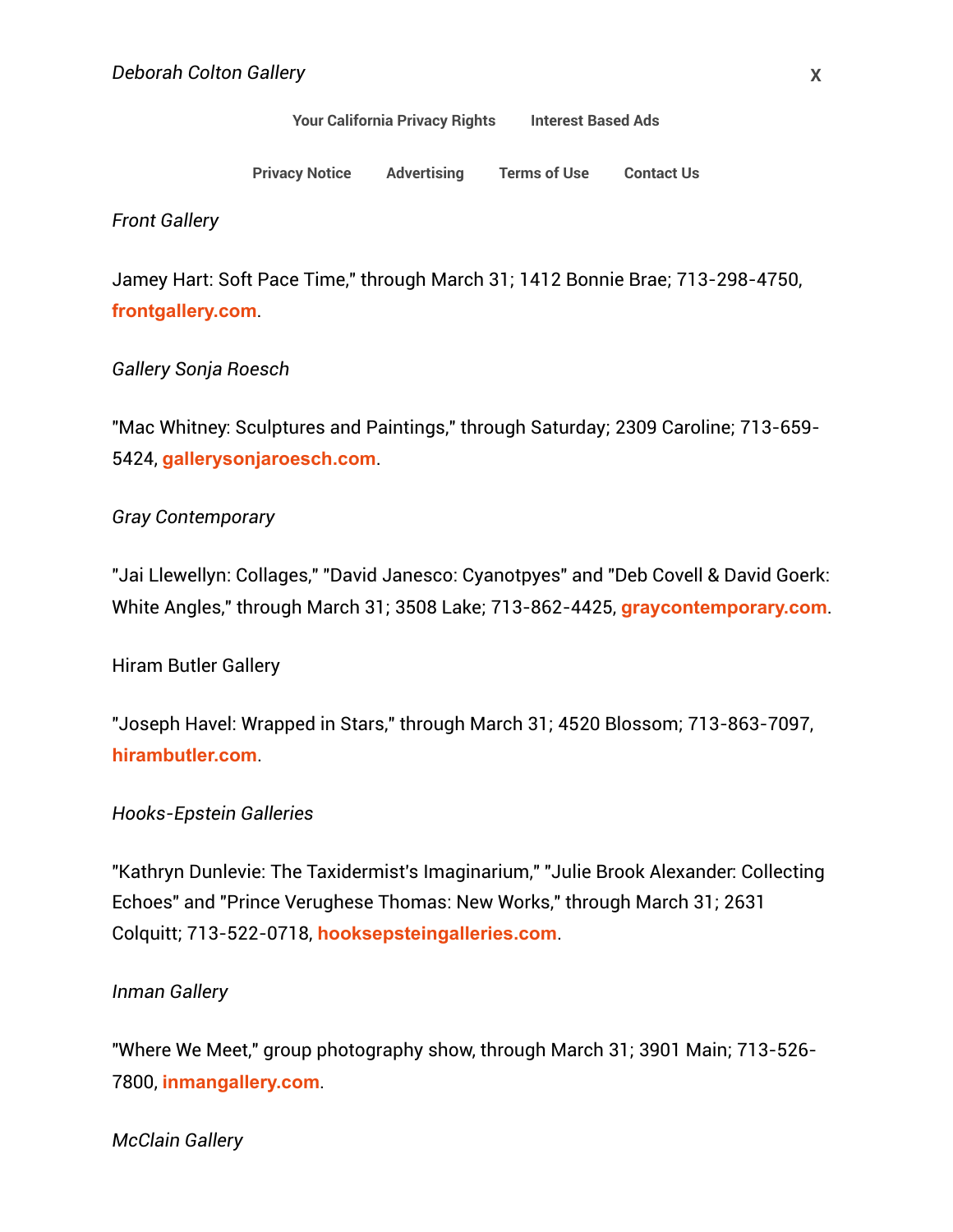[Your California Privacy Rights](https://www.chron.com/privacy_policy/#caprivacyrights) [Interest Based Ads](https://www.chron.com/privacy_policy/#interestbasedads)

[Privacy Notice](https://www.chron.com/privacy_policy) [Advertising](http://marketing.chron.com/) [Terms of Use](https://www.chron.com/terms_of_use) [Contact Us](https://myaccount.houstonchronicle.com/FAQ.aspx)

"Manual (Hill/Bloom): … and Books," through March 31; 2815 Colquitt; 713-526-9911, **[moodygallery.com](http://moodygallery.com/)**.

#### *Nicole Longnecker Gallery*

"Kevin Cole: Danci' With Color" and "George Smith," through March 31; 2625 Colquitt; 346-800-2780, **[longneckergallery.com](http://longneckergallery.com/)**.

#### *Our Texas Russian Cultural Center*

"Vladimir Frumin and Lola Vayner: India Visible and Invisble," opens 7:30 p.m. Friday, through April 20; 2337 Bissonnet; 713-395-3301, **[ourtx.org](http://ourtx.org/)**.

#### *Rudolph Blume Fine Art/ArtScan*

"Jane Eifler: Spare Parts" and "Kevin Jones: The New Pollution," through March 31; 836 Richmond; 713-807-1836, **[rudolphprojects.com](http://rudolphprojects.com/)**.

#### *Samara Gallery*

"Martin Corn: Traveling the Road to Nowhere" and "Barbra Riley: The Woods Journal," through March 31; 3911 Main; 713-999-1009, **[samaragallery.com](http://samaragallery.com/)**.

#### *Sicardi Gallery*

"Portrait," group show, through March 15; 1506 W. Alabama; 713-529-1313, **[sicardigallery.com](http://sicardigallery.com/)**.

#### *Reaves | Foltz Fine Art*

Debbie Stevens' "Wings: The Ways of Water Birds" and group show "Texas Aviary: More Birds in Art," through Saturday; 2143 Westheimer; 713-521-7500, **[reavesart.com](http://reavesart.com/)**.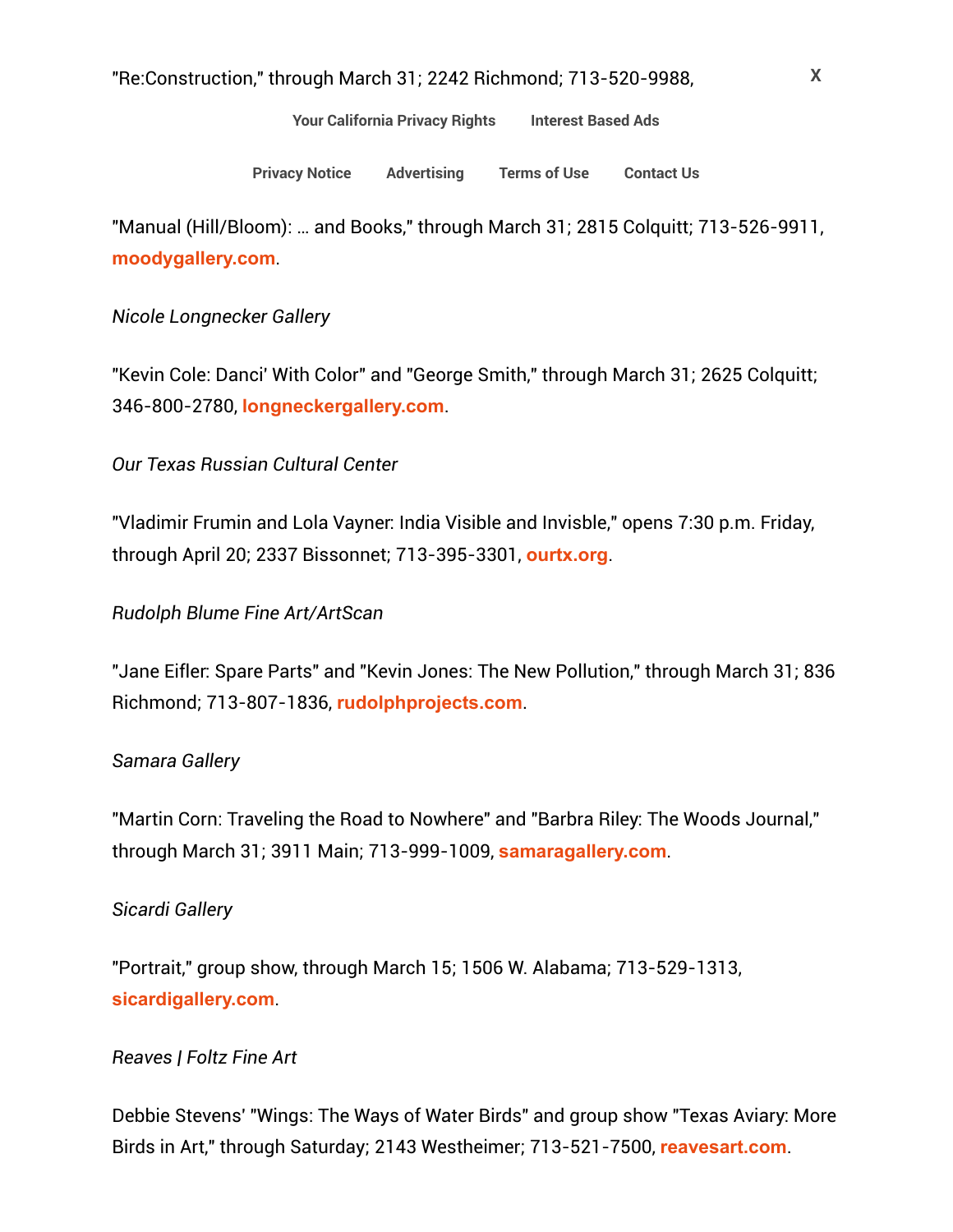[Your California Privacy Rights](https://www.chron.com/privacy_policy/#caprivacyrights) [Interest Based Ads](https://www.chron.com/privacy_policy/#interestbasedads)

| <b>Privacy Notice Advertising</b> | <b>Terms of Use Contact Us</b> |  |
|-----------------------------------|--------------------------------|--|
|                                   |                                |  |

526-6461.

**MUSEUMS** 

*Art Car Museum*

"Photography by Ricarda Redeker and John Bernhard," through May 20; 140 Heights; 713-861-5526, **[artcarmuseum.com](http://artcarmuseum.com/)**.

#### *Art League Houston*

Hazel Meyer's "Muscle Panic objects," Sherman Finch's "Perceptual Perpetual" and Gao Hang's "Good Times, Bad Times, Give Me Some of That," through Saturday; 1953 Montrose; 713-523-9530, **[artleaguehouston.org](http://artleaguehouston.org/)**.

#### *Asia Society Texas Center*

"FotoFest 2018 Biennial: INDIA | Contemporary Photographic and New Media Art," opens Saturday, reception 2 p.m. Sunday, through July 29, and "Zheng Chongbin: Clusters of Memory," through July 8; 1370 Southmore; 713-496-9901, asiasociety.org/texas.

#### *Blaffer Art Museum*

"The Future Is Certain; It's the Past Which Is Unpredictable" and "Immortality for All: A Film Trilogy on Russian Cosmism by Anton Vidokle," through Aug. 11; University of Houston, 4173 Elgin; 713-743-9521, **[blafferartmuseum.org](http://blafferartmuseum.org/)**.

#### *Contemporary Arts Museum Houston*

"Christopher Knowles: In a Word," through March 25; "Dissent and Desire," through April 29; 5216 Montrose; 713-284-8250, **[camh.org](http://camh.org/)**.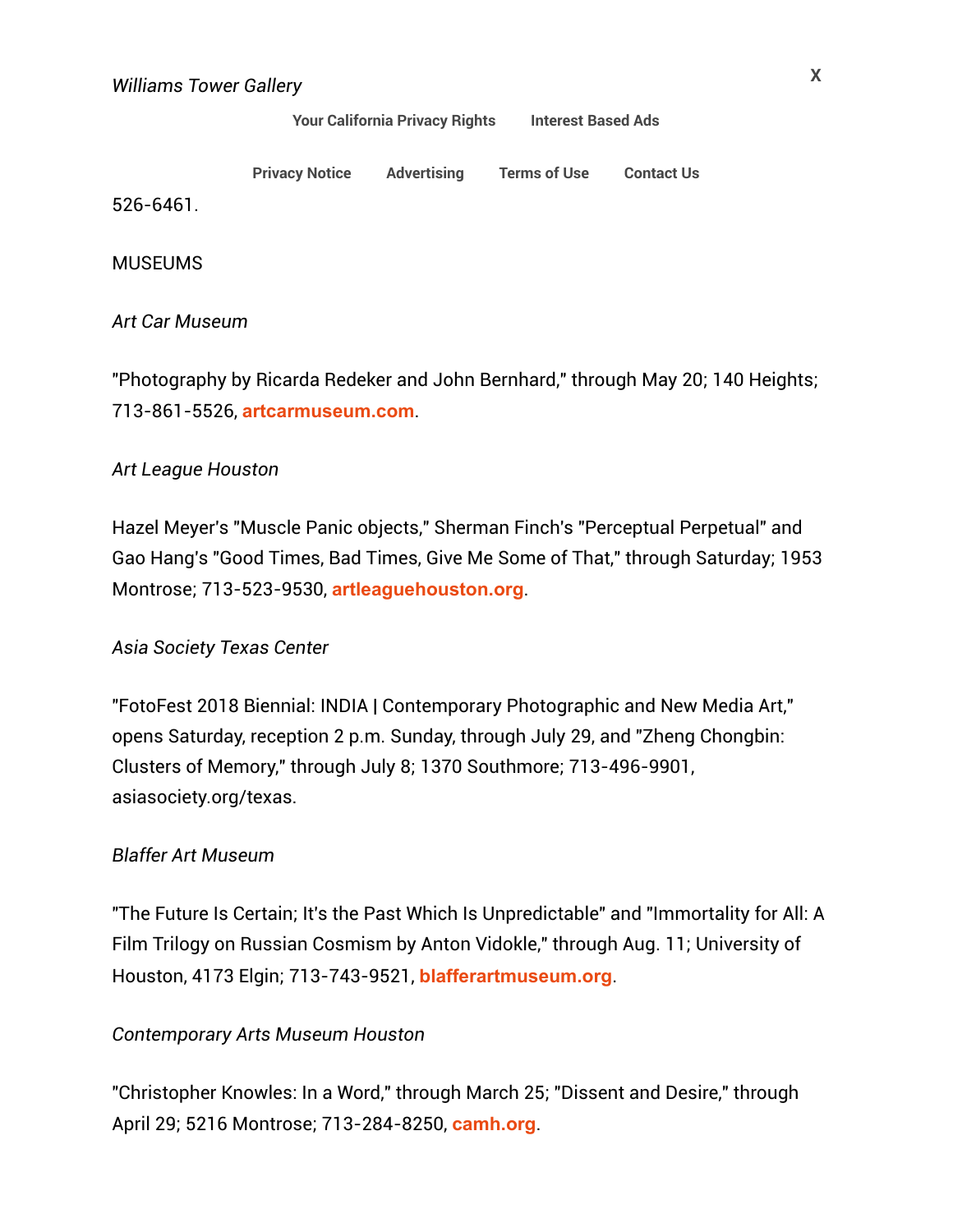## Your California Privacy Rights Interest Based Ads

**Privacy Notice** Advertising **[Terms of Use](https://www.chron.com/terms_of_use) [Contact Us](https://myaccount.houstonchronicle.com/FAQ.aspx)e** 

#### *Galveston Artist Residency*

"Re-Claimed Empire/The Unseen Obelisk," site-specific installation and videos by Adam Putnam, through May 12; 2521 Mechanic, Galveston; 409 974 4446, **[galvestonartistresidency.org](http://galvestonartistresidency.org/)**.

#### *Galveston Arts Center*

"AnnieLaurie Erickson: Into the Digital Mesh" and "Paho Mann & Leigh Merrill: Collections, Keepsakes, Souvenirs," through April 15; 127 Strand, Galveston; 409-763- 2403, **[galvestonartscenter.org](http://galvestonartscenter.org/)**.

#### *Holocaust Museum*

"New Dimensions in Testimony," through March 20; "Human Rights Art," through June 3; \$8-\$12, free on Sundays; 9220 Kirby; 713-942-8000, **[hmh.org](http://hmh.org/)**.

#### *Houston Center for Contemporary Craft*

"Light Charmer - Neon and Plasma in Action," through May 13, and "Treachery of Materials: The Surrealist Impulse in Craft," through April 15; 4848 Main; 713-529-4848, **[crafthouston.org](http://crafthouston.org/)**.

#### *Houston Museum of African American Culture*

"Sandra Bland," through April 28; "Over There, Some Place," through April 14; "Aesha Lee: The Beauty of the Black Woman," through April 7; 4807 Caroline; 713-526-1015, **[hmaac.org](http://hmaac.org/)**.

#### *Lawndale Art Center*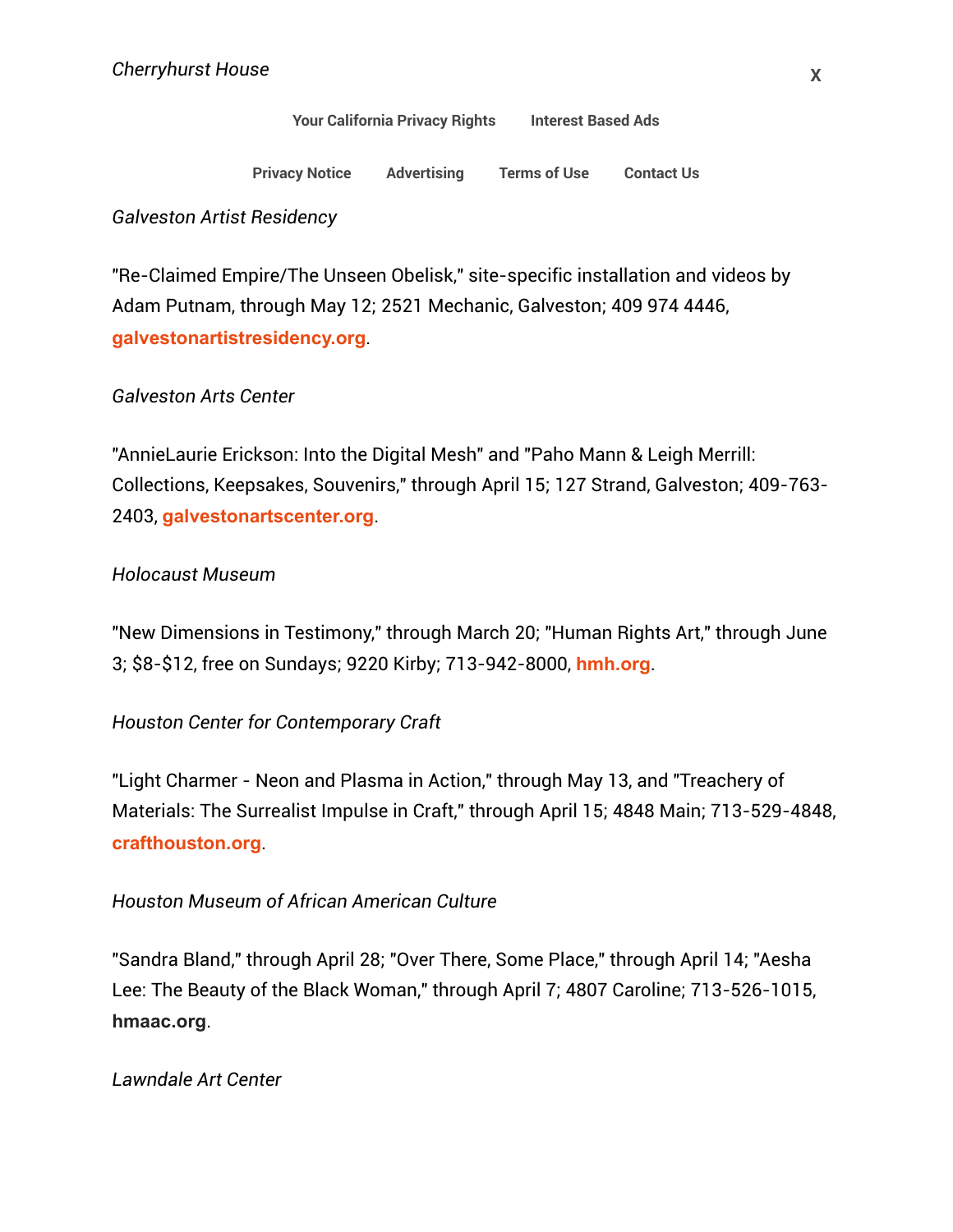[Privacy Notice](https://www.chron.com/privacy_policy) [Advertising](http://marketing.chron.com/) [Terms of Use](https://www.chron.com/terms_of_use) [Contact Us](https://myaccount.houstonchronicle.com/FAQ.aspx)

Cy Twombly Gallery, permanent collection; Byzantine Fresco Chapel, "Francis Alÿs; The Fabiola Project," through Oct. 28; Richmond Hall, Dan Flavin permanent installation; main museum closed for repairs; 1533 Sul Ross; 713-525-9400, **[menil.org](http://menil.org/)**.

#### *Moody Center for the Arts*

*Menil Collection*

"Josiah McElheny: Island Universe," "Leo Villareal: Particle Chamber" and "Pile the Wood High!," through June 2; Rice University, 6100 Main; 713-348-4772, **[moody.rice.edu](http://moody.rice.edu/)**.

#### *Museum of Fine Arts, Houston*

"Michelangelo and the Vatican," opens Sunday, through June 10; "Peacock in the Desert: The Royal Arts of Jodhpur, India," through Aug. 12; "The Glamour and Romance of Oscar de la Renta," through March 18; \$7.50-\$25; 5601 Main; 713-639-7300, **[mfah.org](http://mfah.org/)**.

#### *O'Kane Gallery*

"Floyd Newsum: A Survey - 1970-2018," through March 29; UH Downtown Visitors Center, 100 Main; 713-221-8042, **[uhd.edu](http://uhd.edu/)**.

#### *Project Row Houses*

"Round 47 | The Act of Doing: Preserving, Revitalizing and Protecting Third Ward," through March 25; 2521 Holman; 713-526-7662, **[projectrowhouses.org](http://projectrowhouses.org/)**.

#### *Station Museum of Contemporary Art*

"in(di)visible," group show about immigration, war, assimilation, integration and invisibility among Asian-Americans; through April 22; 1502 Alabama; 713-529-6900,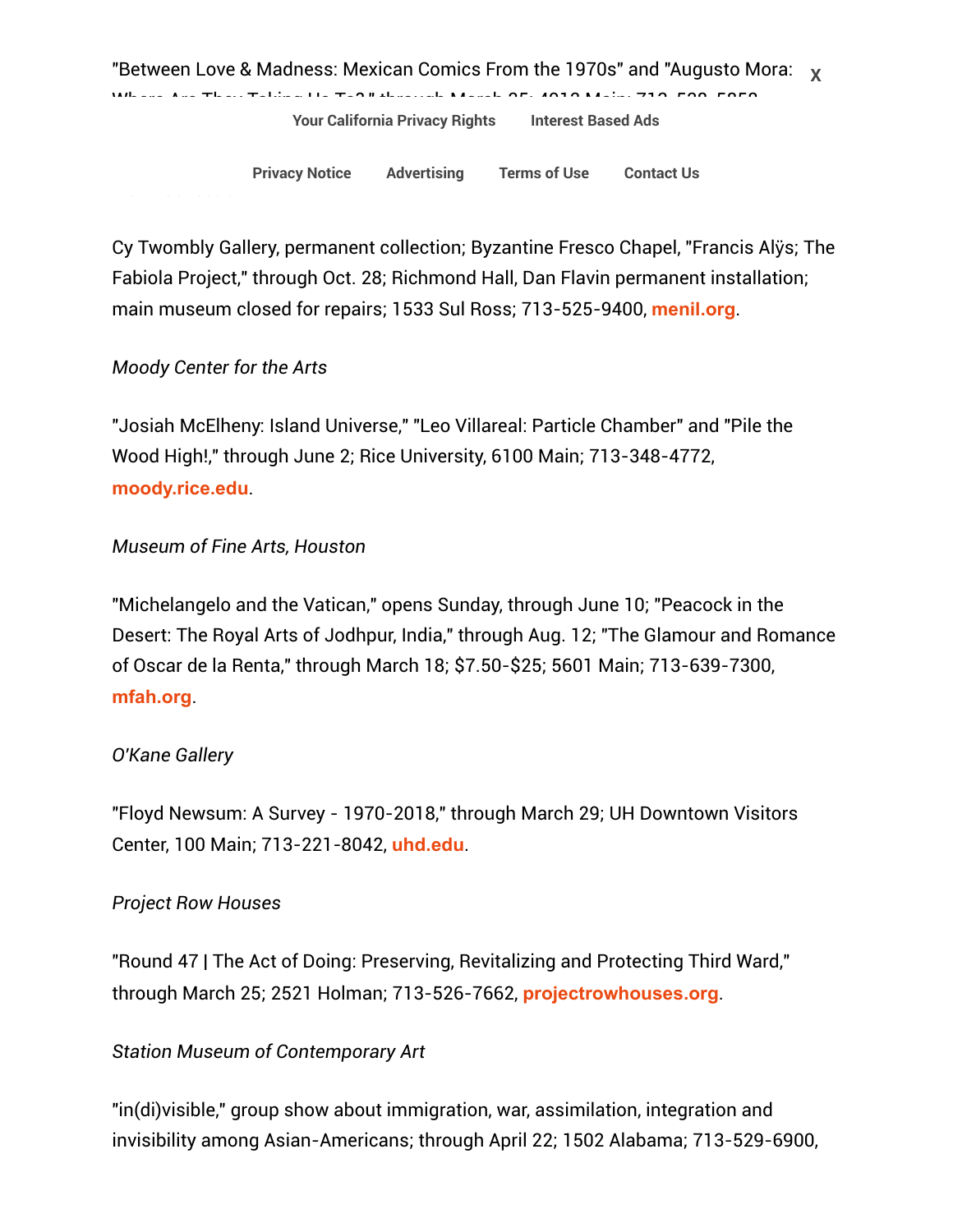[Your California Privacy Rights](https://www.chron.com/privacy_policy/#caprivacyrights) [Interest Based Ads](https://www.chron.com/privacy_policy/#interestbasedads)

"War-Toys: Israel, West Bank, and Gaza Strip, " through March 15; 2700 Bay Area Blvd.; 2700 Bay Area Blvd.; 27<br>" through March 15; 2700 Bay Area Blvd.; 2700 Bay Area Blvd.; 2700 Bay Area Blvd.; 2700 Bay Area Blvd.; 2700 B [Privacy Notice](https://www.chron.com/privacy_policy) [Advertising](http://marketing.chron.com/) [Terms of Use](https://www.chron.com/terms_of_use) [Contact Us](https://myaccount.houstonchronicle.com/FAQ.aspx)

281-283-3311, **[uhcl.edu](http://uhcl.edu/)**.

*University Museum*

 $\bar{\nu}$ 

"Rites of Passage: An Ode to Humanity and Culture," through April 15; 3100 Cleburne; 713-313-1164, **[umusetsu.org](http://umusetsu.org/)**.

© 2019 Hearst Communications, Inc.

HEARST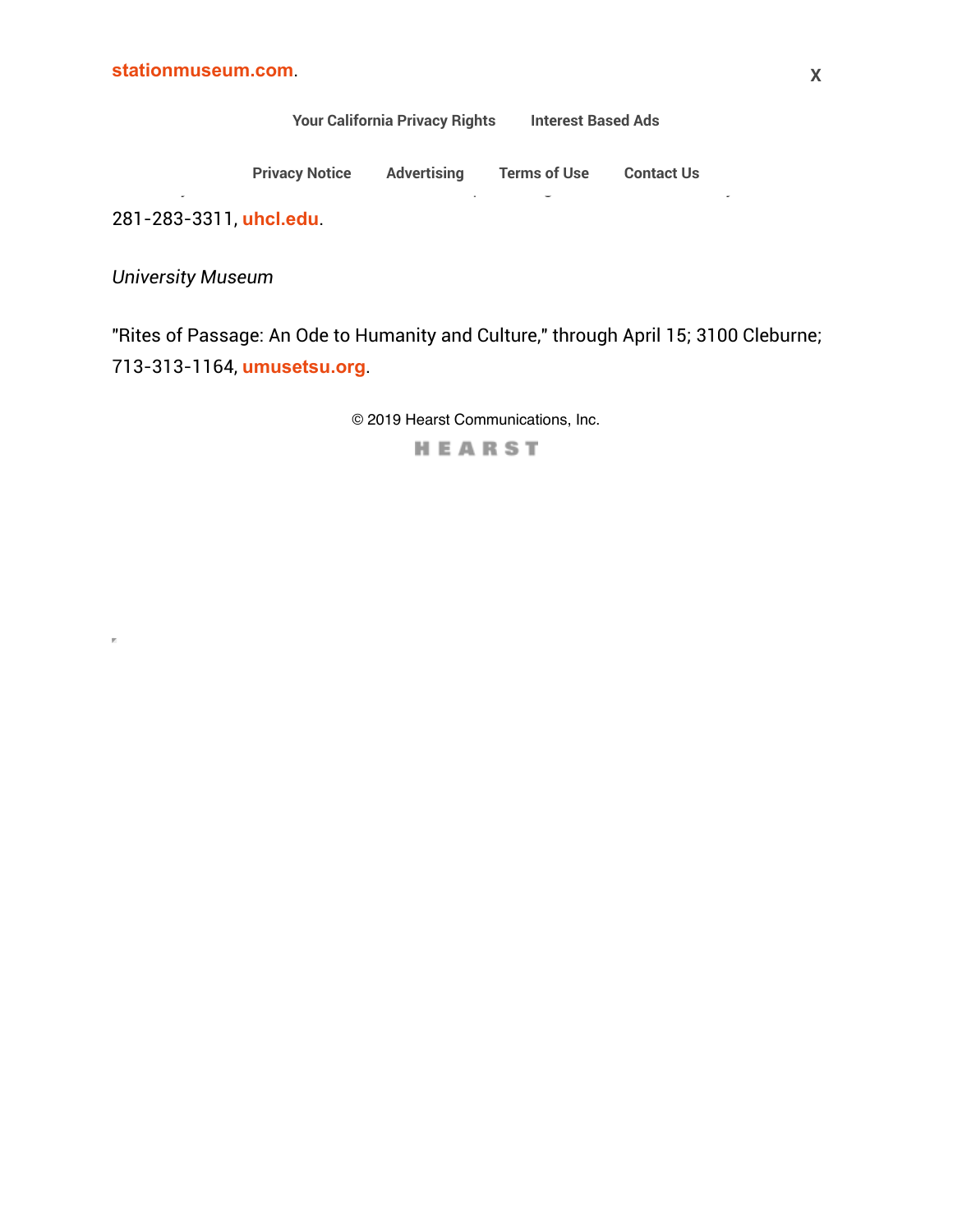



{Texas visual art}

|  |  |  | HOME ARTICLES NEWS PODCASTS TOP-FIVE VIDEOS UPCOMING $\times$ ON-VIEW $\times$ CL |  |
|--|--|--|-----------------------------------------------------------------------------------|--|
|  |  |  |                                                                                   |  |

# **Molly Gochman: Drenched**



#### **March 8 - April 21, 2018**

An exhibition of photographs by artist Molly Gochman. The show combines three of Gochman's series, *Before, Waterfalls Wept*, and *Surrogates*, that explore how in Houston and in India the "myriad ways water works to build, destroy, connect, devo and grow."

**Opening:** March 8, 2018 <sup>|</sup> 6–8 pm

**Performance:** March 10, 2018 <sup>|</sup> 2:30–3 pm